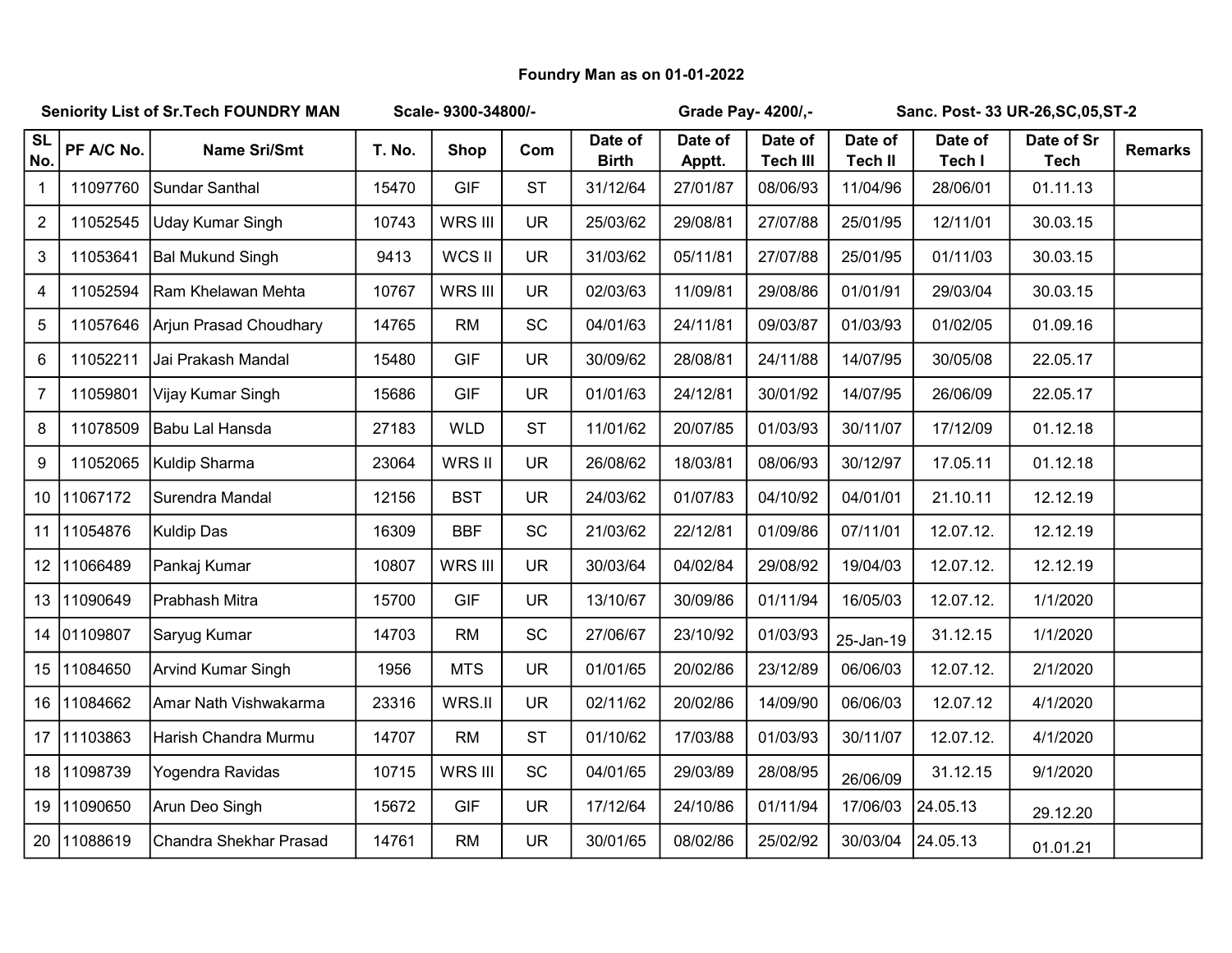| 21 | 11091824 | IPramod Kumar Ram      | 14746 | <b>RM</b>  | UR         | 25/09/64 | 24/09/86 | 22/04/92 | 01/02/05 | 24.05.13 | 01.01.21 |  |
|----|----------|------------------------|-------|------------|------------|----------|----------|----------|----------|----------|----------|--|
| 22 | 20500052 | Asmriti Ranjan Kumar   | 14773 | <b>RM</b>  | <b>UR</b>  | 07.03.78 | 04.09.04 | 04.09.04 | 22.04.10 | 01.11.13 | 01.02.21 |  |
| 23 | 11100667 | Dhananjay Panjiyara    | 14754 | <b>RM</b>  | <b>UR</b>  | 15/01/65 | 24/08/87 | 01/01/93 | 13.05.06 | 26.08.15 | 01.02.21 |  |
| 24 | 11098740 | Jageshwar Hari         | 3974  | WRS.I      | <b>SC</b>  | 21/03/63 | 29/03/89 | 28/08/95 | 26/06/09 | 31.12.15 | 01.03.21 |  |
| 25 | 11052223 | Ganga Prasad Kushwaha  | 15481 | <b>GIF</b> | <b>OBC</b> | 03/05/63 | 28/08/81 | 24/11/88 | 30/11/07 | 26.08.15 | 01.04.21 |  |
| 26 | 11052259 | Prakash Yadav          | 23347 | WRS II     | <b>UR</b>  | 31/12/62 | 11/09/81 | 26/06/89 | 30/11/07 | 26.08.15 | 01.06.21 |  |
| 27 | 11098636 | Mahesh Paswan          | 10745 | WRS III    | <b>SC</b>  | 01/01/63 | 29/03/89 | 28/08/95 | 26/06/09 | 31.12.15 | 29.12.21 |  |
| 28 | 11142005 | Randai Kumari Hassa    | 27562 | <b>WLD</b> | <b>ST</b>  | 10.08.72 | 23.09.06 | 1/10/10  | 05.07.13 | 01.03.16 | 29.12.21 |  |
| 29 | 11078522 | Hare Ram Singh         | 4208  | <b>WS</b>  | <b>UR</b>  | 01/01/64 | 31/07/85 | 03/03/94 | 01.08.10 | 01.09.16 | 29.12.21 |  |
| 30 | 11090686 | Bipin Kumar Singh      | 15466 | <b>GIF</b> | <b>UR</b>  | 05/01/65 | 24/10/86 | 01/11/94 | 01.08.10 | 01.09.16 | 29.12.21 |  |
| 31 | 11076902 | Shyamdeo Mandal        | 10818 | WRS III    | <b>OBC</b> | 01/03/65 | 24/04/85 | 29/07/88 | 01.04.11 | 01.09.16 | 01.01.22 |  |
| 32 | 11085927 | <b>Ravindra Thakur</b> | 16390 | <b>BBF</b> | <b>UR</b>  | 02/01/65 | 13/12/85 | 29/03/89 | 01.04.11 | 01.09.16 | 01.01.22 |  |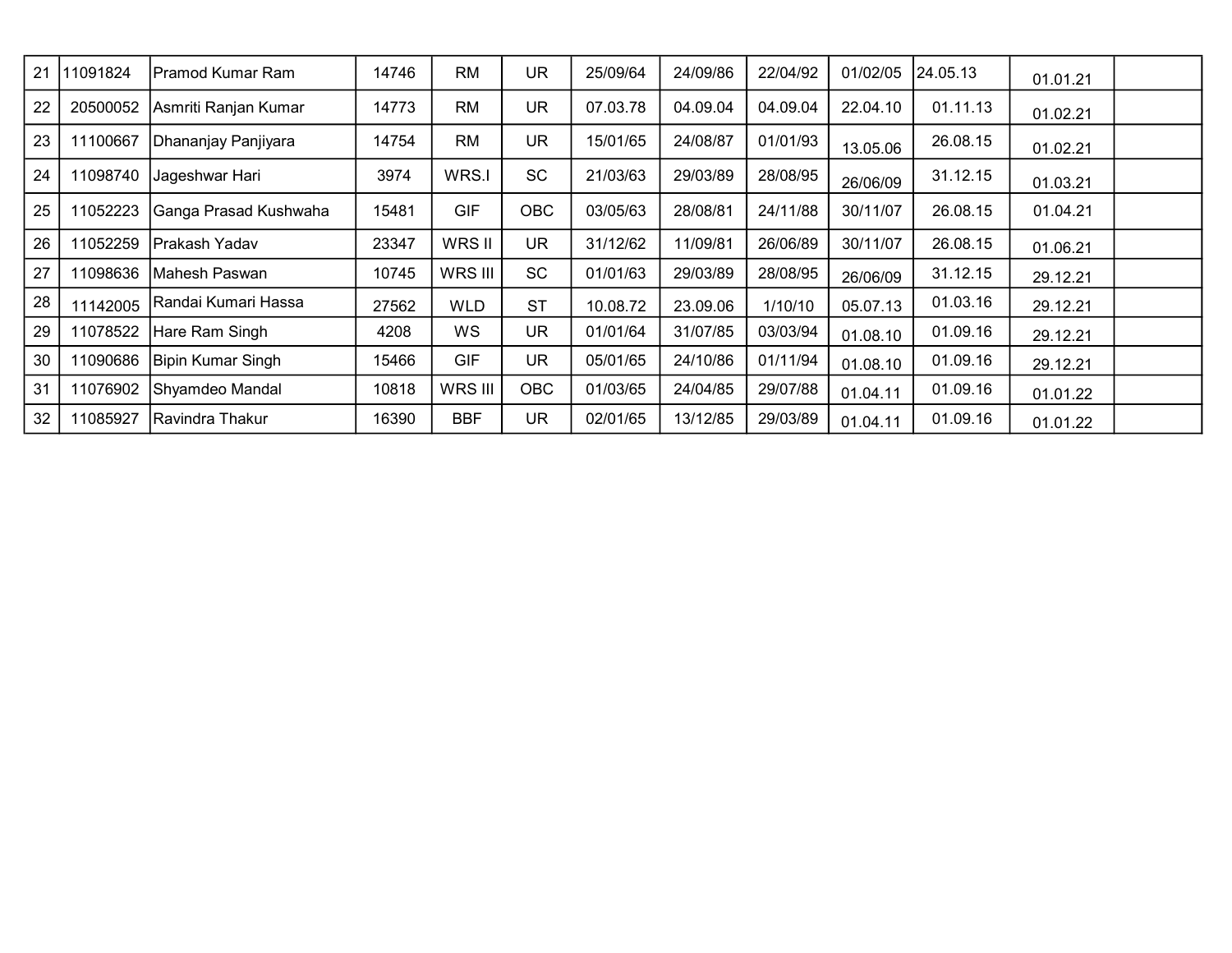## Foundry Man As on 01-01-2022

Seniority List of Tech-I,FOUNDRY MAN Level-5 G/ Pay- 2800/,-

Level-5

Sanc. Post- 56 UR-44,SC,8,ST-4

| <b>SL</b><br>No. | PF A/C No. | Name Sri/Smt        | T. No. | Shop       | Com       | Date of<br>Birth | Date of<br>Apptt. | Date of<br><b>Tech III</b> | Date of<br>Tech II | Date of<br>Tech I | <b>Remarks</b>                    |
|------------------|------------|---------------------|--------|------------|-----------|------------------|-------------------|----------------------------|--------------------|-------------------|-----------------------------------|
| 1                | 11091848   | Sukhu Soren         | 14759  | RM         | <b>ST</b> | 19/04/65         | 03/01/87          | 22/04/92                   | 01/02/05           | 12.07.12.         | SF Issued<br>(DA case<br>pending) |
| $\overline{2}$   | 11091800   | Madan Kumar         | 2026   | <b>MTS</b> | UR        | 01/01/65         | 24/10/86          | 07/04/90                   | 01.04.11           | 21.06.17          |                                   |
| 3                | 11091812   | Gauri Shankar       | 1962   | <b>MTS</b> | UR.       | 03/08/63         | 24/10/86          | 07/04/90                   | 01.04.11           | 21.06.17          |                                   |
| 4                | 11113169   | Rakesh Kumar        | 1438   | WRS I      | UR        | 03/01/69         | 28/01/89          | 01.10.10                   | 05.07.13           | 01.07.17          |                                   |
| 5                | 11110995   | Raj Kumar Tanti     | 7899   | TPT/ Rd    | UR        | 01.05.64         | 31.08.80          | 01.10.10                   | 05.07.13           | 1/10/2019         |                                   |
| 6                | 11117369   | Kedar Mandal        | 23433  | WRS II     | UR        | 22.11.63         | 21.12.92          | 01.10.10                   | 05.07.13           | 1/10/2019         |                                   |
| $\overline{7}$   | 11117278   | Sanjay Kumar Singh  | 1461   | WRS I      | UR        | 02.12.69         | 22.12.92          | 01.10.10                   | 05.07.13           | 1/10/2019         |                                   |
| 8                | 11122419   | Kamal Kishor Pandit | 1998   | <b>MTS</b> | UR        | 09.10.65         | 12.08.96          | 01.10.10                   | 05.07.13           | 1/10/2019         |                                   |
| 9                | 11123552   | Awadhesh Kumar      | 2002   | <b>MTS</b> | UR        | 1/1/1970         | 22.03.97          | 01.10.10                   | 05.07.13           | 1/10/2019         |                                   |
| 10               | 11118039   | Vijay Kumar         | 22215  | <b>DCS</b> | UR        | 28.10.69         | 23.05.93          | 01.10.10                   | 05.07.13           | 1/10/2019         |                                   |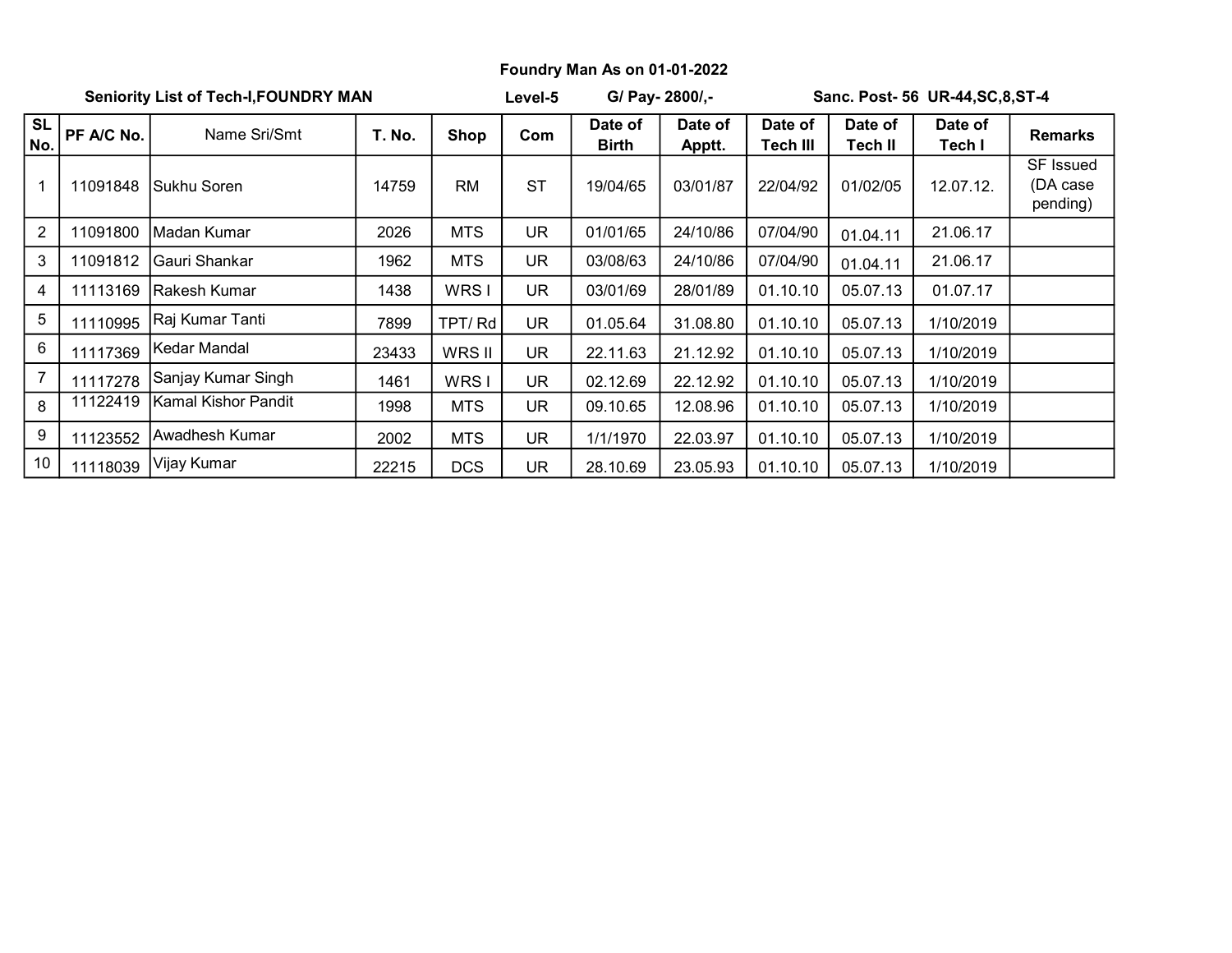|                  |                   |                     | Level-4 | G/ Pay- 2400/- |            | Sanc. Post-05           |                   |                            |                 |                |  |  |
|------------------|-------------------|---------------------|---------|----------------|------------|-------------------------|-------------------|----------------------------|-----------------|----------------|--|--|
| <b>SL</b><br>No. | <b>PF A/C No.</b> | <b>Name Sri/Smt</b> | T. No.  | <b>Shop</b>    | Com        | Date of<br><b>Birth</b> | Date of<br>Apptt. | Date of<br><b>Tech III</b> | Date of Tech II | <b>Remarks</b> |  |  |
|                  | 11129451          | Kundan Kumar Gupta  | 1980    | <b>MTS</b>     | UR.        | 15/01/79                | 06.12.01          | 21.09.17                   | 01.12.2020      |                |  |  |
| $\overline{2}$   | 11141074          | Radha Devi          | 14619   | WCS-I          | <b>OBC</b> | 01.02.74                | 25.06.05          | 21.09.17                   | 01.12.2020      |                |  |  |
| 3                | 11140537          | Rajmuni Devi        |         | MS(IC)         | SC         | 2/25/1977               | 5/14/2004         | 21/09/17                   | 01.12.2020      |                |  |  |
| 4                | 11141426          | Rajesh Paswan       |         | MS(IC)         | <b>SC</b>  | 7/10/1986               | 2/28/2005         | 21/09/17                   | 01.12.2020      |                |  |  |
| 5                | 11141530          | Ajay Kumar          |         | <b>HIC</b>     | SC         | 2/15/1976               | 8/18/2005         | 21/09/17                   | 01.12.2020      |                |  |  |
| 6                | 11124039          | Savita Devi         | 14618   | WCS-I          | <b>UR</b>  | 01.07.66                | 05.10.96          | 21.09.17                   | 01.12.2020      |                |  |  |
| 7                | 11130039          | lSavita Devi        | 14200   | <b>MCTR</b>    | <b>SC</b>  | 03.04.67                | 17.04.03          | 21.09.17                   | 01.12.2020      |                |  |  |
| 8                | 11130076          | lBina Devi          | 14621   | WCS-I          | <b>UR</b>  | 20.12.64                | 18.04.03          | 21.09.17                   | 01.12.2020      |                |  |  |
| 9                | 11130751          | Sunil Kumar         | 14673   | WCS-I          | <b>UR</b>  | 2/1/1982                | 5/20/2003         | 21/09/17                   | 01.12.2020      |                |  |  |
| 10               | 11141001          | Mira Devi           | 14620   | WCS-I          | <b>OBC</b> | 01.07.68                | 08.04.05          | 21.09.17                   | 01.12.2020      |                |  |  |

Seniority List of Tech-II, FOUNDRY MAN AS ON 01.01.22